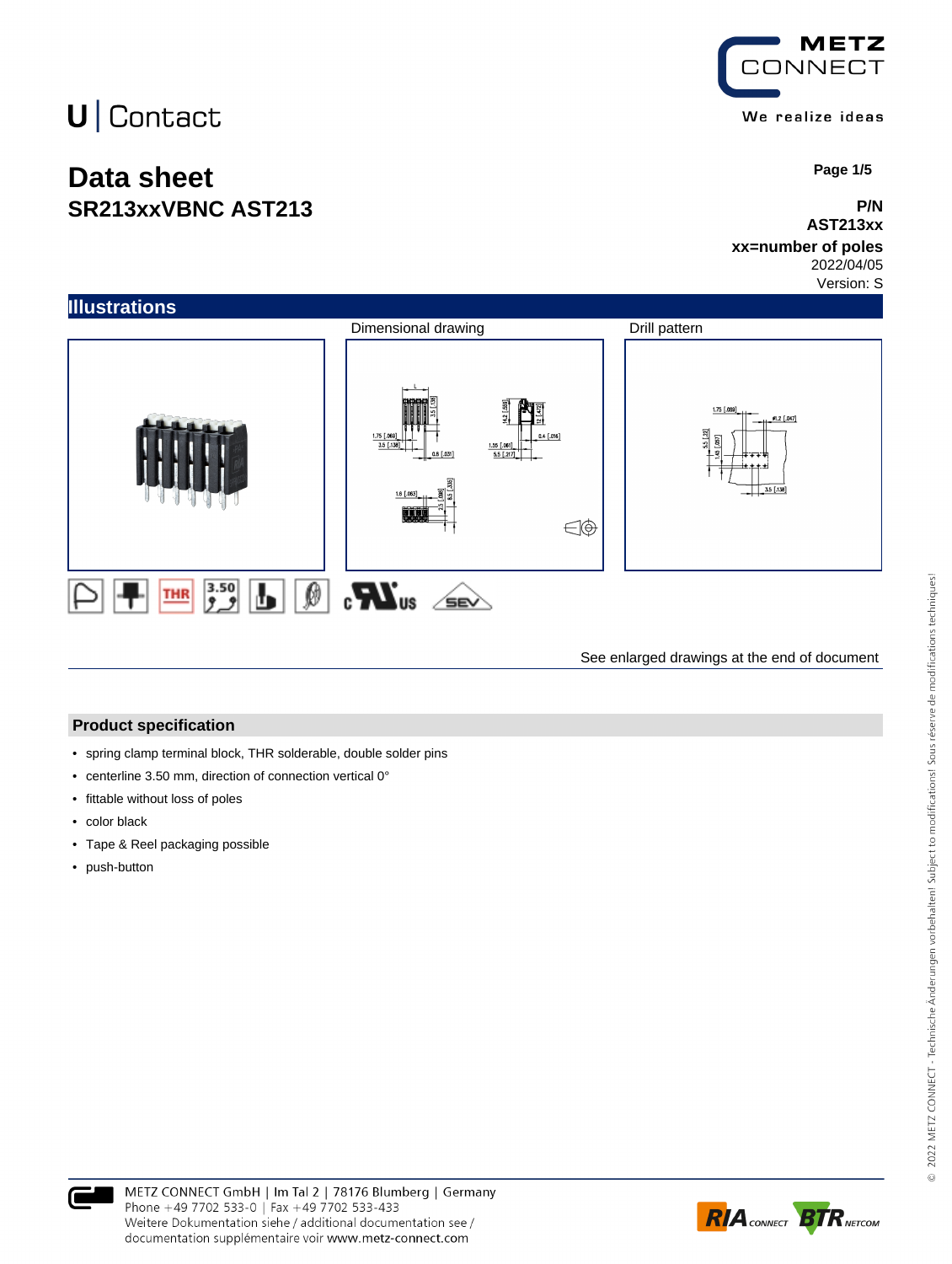## $U$  Contact

### **Data sheet SR213xxVBNC AST213**



 **Page 2/5**

#### **P/N AST213xx**

#### **xx=number of poles**

2022/04/05

Version: S

| <b>Technical Data</b> |  |
|-----------------------|--|
|                       |  |

| <b>General Data</b>         |                                                              |                         |                |
|-----------------------------|--------------------------------------------------------------|-------------------------|----------------|
| Solder pin length           | $3.5$ mm                                                     |                         |                |
| min. number of poles        | $\overline{2}$                                               |                         |                |
| max. number of poles        | $\overline{12}$                                              |                         |                |
| Insulating material class   | CTI 600                                                      |                         |                |
| clearance/creepage dist.    | $2 \, \text{mm}$                                             |                         |                |
| Protection category         | <b>IP20</b>                                                  |                         |                |
| Min. insul. strip length    | $8.5$ mm                                                     |                         |                |
| Rated current               | 13.5A                                                        |                         |                |
| Overvoltage category        | $\overline{\mathbf{III}}$                                    | $\overline{\mathbb{H}}$ | π              |
| Pollution degree            | $\overline{3}$                                               | $\overline{2}$          | $\overline{2}$ |
| Rated voltage               | 160V                                                         | 400 V                   | 400 V          |
| Rated test voltage          | $2.5$ kV                                                     | $2.5$ kV                | $2.5$ kV       |
| <b>Terminal data</b>        |                                                              |                         |                |
| rat.wiring solid AWGmax     | 0.08 mm <sup>2</sup> - 1.5 mm <sup>2</sup> / AWG 28 - AWG 16 |                         |                |
| rat.wiring strand.AWGmax    | 0.08 mm <sup>2</sup> - 1.5 mm <sup>2</sup> / AWG 28 - AWG 16 |                         |                |
| <b>Approvals</b>            |                                                              |                         |                |
| V/A/AWG                     | $150 / 10 / 28 - 16$                                         |                         |                |
| approval UL - File No.      | E121004                                                      |                         |                |
| $1.5$ mm <sup>2</sup><br>SE | 130 V / 17.5 A / T60                                         |                         |                |
| <b>Material</b>             |                                                              |                         |                |
| insulating material         | <b>PA66/6T</b>                                               |                         |                |
| flammability class          | V <sub>0</sub>                                               |                         |                |
| spring material             | Spring steel                                                 |                         |                |
| contact material            | CuSn                                                         |                         |                |
| Contact surface             | $\overline{Sn}$                                              |                         |                |
| Glow-Wire Flammability GWFI | 960 °C acc. to IEC 60695-2-12                                |                         |                |
| Glow-Wire Flammability GWIT | 775 °C acc. to IEC 60695-2-13                                |                         |                |
| <b>REACh</b>                | compliant                                                    |                         |                |
| <b>Climatic Data</b>        |                                                              |                         |                |
| upper limit temperature     | 105 °C                                                       |                         |                |
| lower limit temperature     | $-40$ °C                                                     |                         |                |
|                             |                                                              |                         |                |



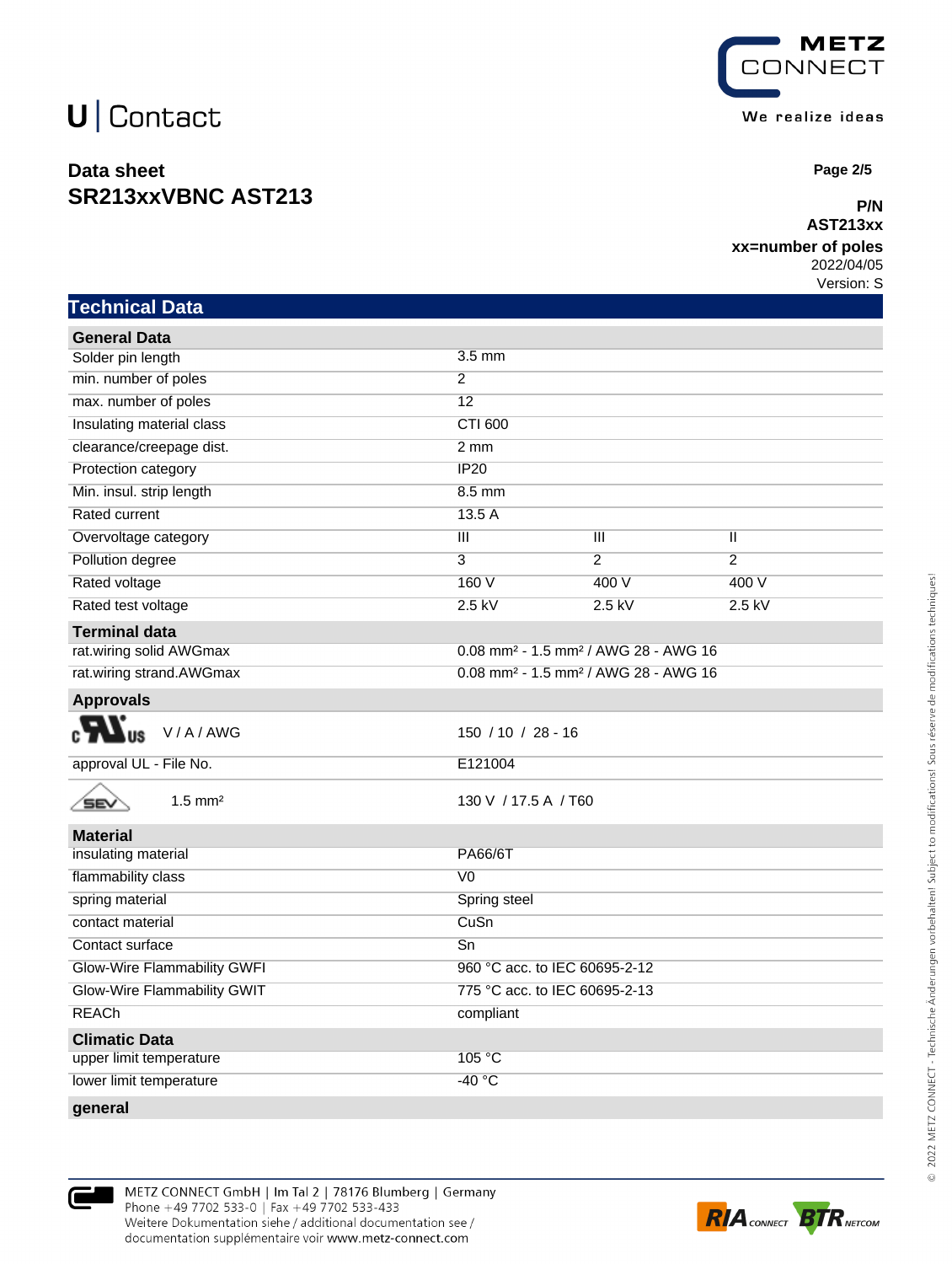## $U$  Contact

### **Data sheet SR213xxVBNC AST213**



 **Page 3/5**

**P/N AST213xx**

**xx=number of poles** 2022/04/05

Version: S

| <b>Technical Data</b> |                                    |
|-----------------------|------------------------------------|
| Tolerance             | ISO 2768 -mH                       |
| Solderability         | Acc. to IPC/JEDEC J-STD-020D-MSL 1 |



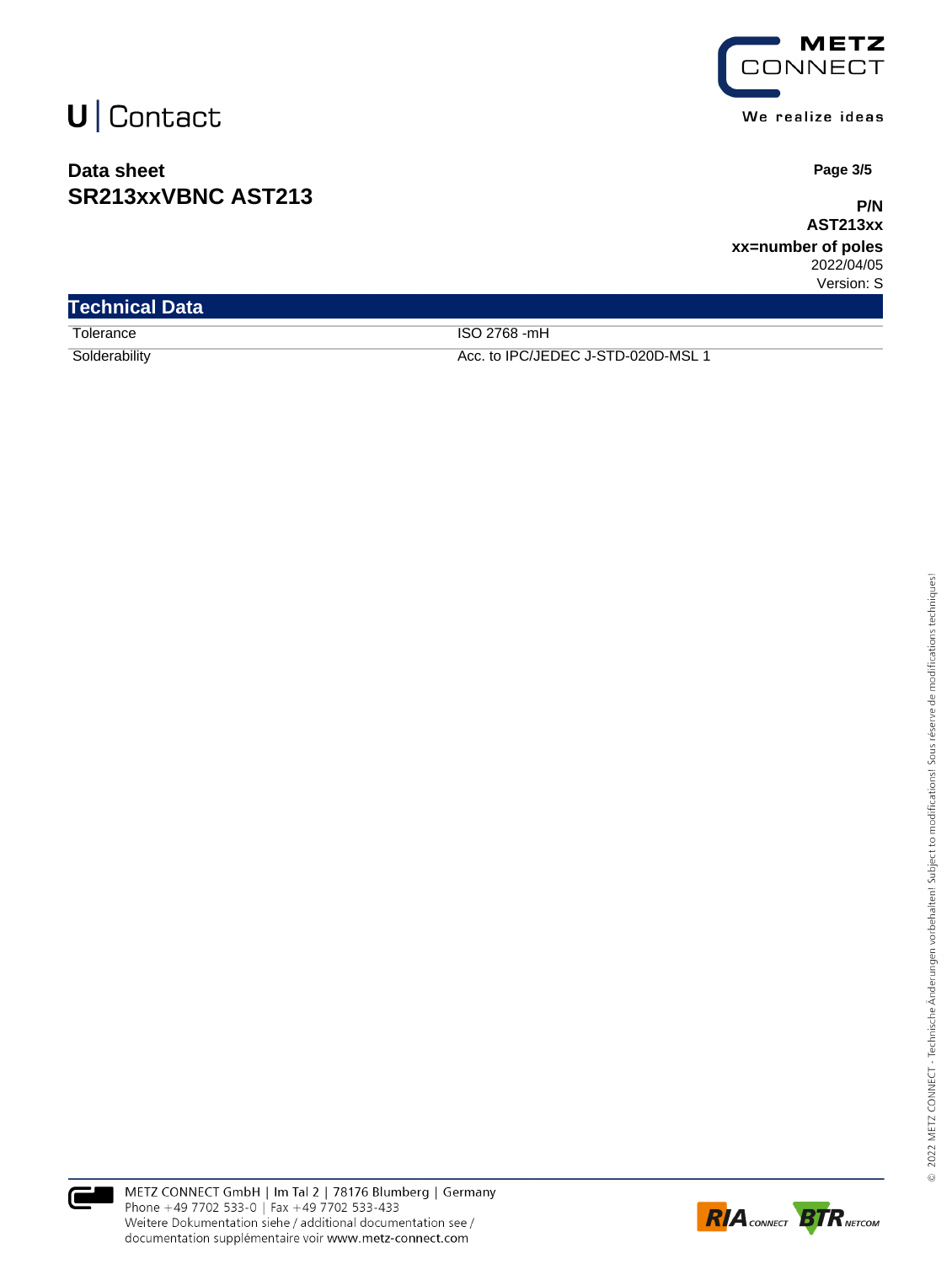# U | Contact

### **Data sheet SR213xxVBNC AST213**



 **Page 4/5**

#### **P/N AST213xx**

**xx=number of poles** 2022/04/05

Version: S





L=(pole size - 1) x centerline  $+3.5$  mm  $[0.138]$